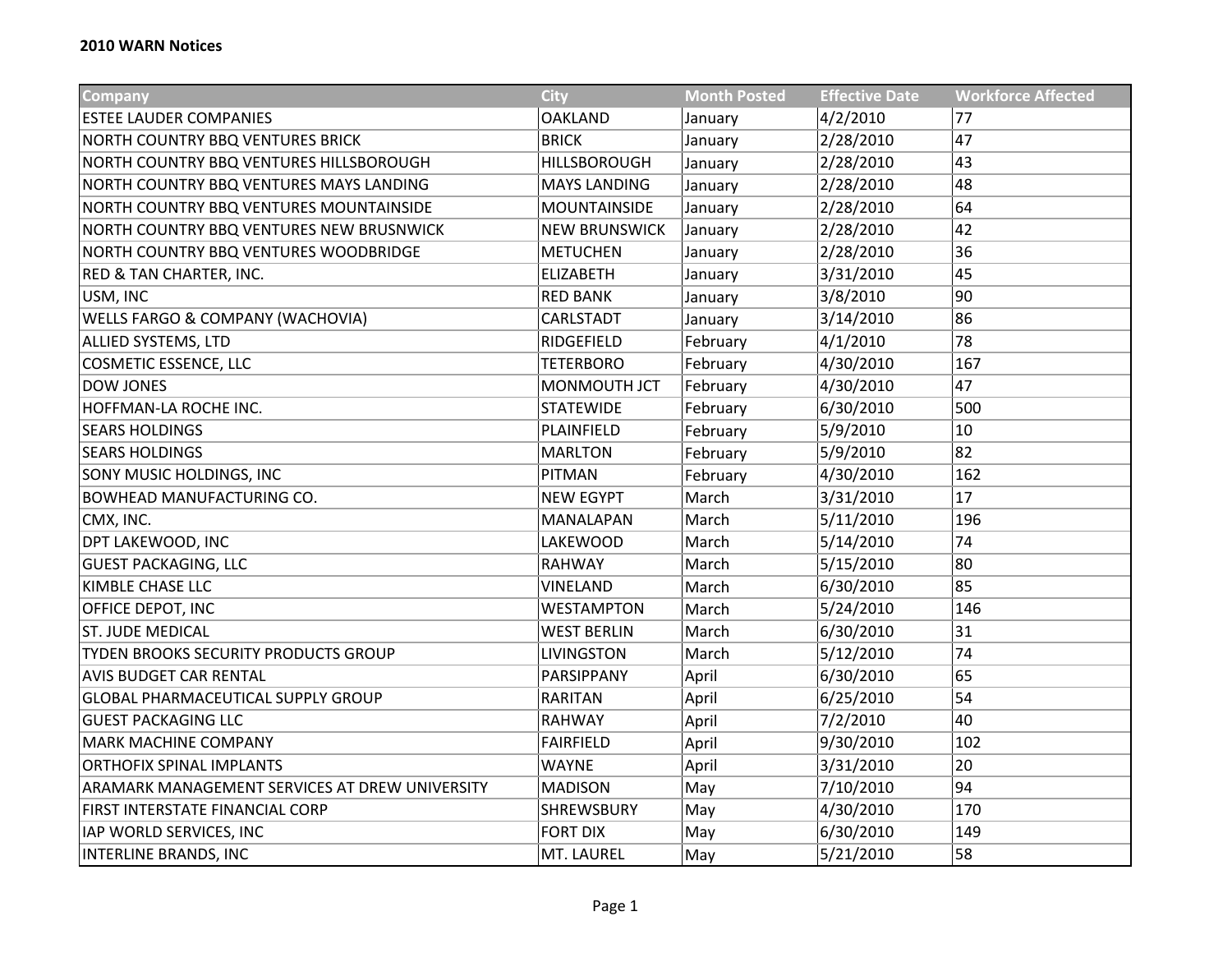| Company                                    | <b>City</b>          | <b>Month Posted</b> | <b>Effective Date</b> | <b>Workforce Affected</b> |
|--------------------------------------------|----------------------|---------------------|-----------------------|---------------------------|
| PALOMBO'S MED-RITE PHARMACY                | NORTHFIELD           | May                 | 7/16/2010             | 73                        |
| PHILADELPHIA MEDIA HOLDINGS, LLC           | <b>CHERRY HILL</b>   | May                 | 7/7/2010              | 96                        |
| TYDEN BROOKS SECURITY PRODUCTS GROUP       | PHILLIPSBURG         | May                 | 7/1/2010              | 67                        |
| <b>BANK OF NEW YORK MELLON CORPORATION</b> | <b>LODI</b>          | June                | 8/27/2010             | 39                        |
| <b>BROOKS BROTHERS CUSTOMER SERVICE</b>    | <b>EDISON</b>        | June                | 8/14/2010             | 85                        |
| <b>COASTAL LEARNING CENTER</b>             | POINT PLEASANT       | June                | 6/30/2010             | 25                        |
| HARTZ MOUNTAIN CORPORATION                 | <b>BLOOMFIELD</b>    | June                | 8/9/2010              | 226                       |
| HOST INTERNATIONAL, INC                    | <b>NEWARK</b>        | June                | 9/10/2010             | 135                       |
| MARRIOTT TEANECK @ GLENPOINTE              | <b>TEANECK</b>       | June                | 8/13/2010             | 207                       |
| NEBRASKA MEAT CORPORATION                  | <b>NEWARK</b>        | June                | 6/2/2010              | 230                       |
| NEW BREED LEASING OF NJ, INC               | <b>KEARNY</b>        | June                | 8/14/2010             | 73                        |
| RAFAELLA APPAREL GROUP, INC                | <b>BAYONNE</b>       | June                | 8/16/2010             | 66                        |
| SBLI USA MUTUAL LIFE INSURANCE CO. INC     | <b>NEWARK</b>        | June                | 6/30/2010             | 69                        |
| THOMSON, INC                               | <b>PRINCETON</b>     | June                | 8/27/2010             | 62                        |
| <b>WARREN HOSPITAL</b>                     | PHILLIPSBURG         | June                | 6/23/2010             | 20                        |
| <b>WELCH ALLYN</b>                         | <b>BRANCHBURG</b>    | June                | 8/1/2010              | 148                       |
| <b>ABC Supply Company</b>                  | Avenel               | July                | 9/1/2010              | 86                        |
| <b>Bank of America</b>                     | Piscataway           | July                | 9/17/2010             | 89                        |
| Chartwells/Compass                         | <b>Newark</b>        | July                | 9/1/2010              | 246                       |
| Cosmetic Essence, LLC                      | Teterboro            | July                | 8/31/2010             | 147                       |
| Merck & Co, Inc                            | Lafayette            | July                | 9/27/2010             | 90                        |
| Philips Electronics North America          | Union                | July                | 9/10/2010             | 82                        |
| <b>President Container Group</b>           | Moonachie            | July                | 10/1/2010             | 234                       |
| Science Applications International Corp    | Piscataway           | July                | 9/18/2010             | 49                        |
| Toshiba America Consumer Products, LLC     | Wayne                | July                | 9/30/2010             | 60                        |
| AT&T Corp                                  | <b>Wall Township</b> | August              | 11/2/2010             | 50                        |
| ImClone Systems Corp                       | <b>Branchburg</b>    | August              | 11/30/2010            | 141                       |
| K Mart #7204                               | Brooklawn            | August              | 10/31/2010            | 63                        |
| Pathmark 116                               | South Plainfield     | August              | 10/13/2010            | 91                        |
| Pathmark 125                               | <b>Belleville</b>    | August              | 10/13/2010            | 97                        |
| Pathmark 177                               | Fort Lee             | August              | 10/13/2010            | 81                        |
| Pathmark 180                               | North Bergen         | August              | 10/13/2010            | 125                       |
| Pathmark 196                               | <b>Woodland Park</b> | August              | 10/13/2010            | 121                       |
| Pathmark 452                               | Union                | August              | 10/13/2010            | 118                       |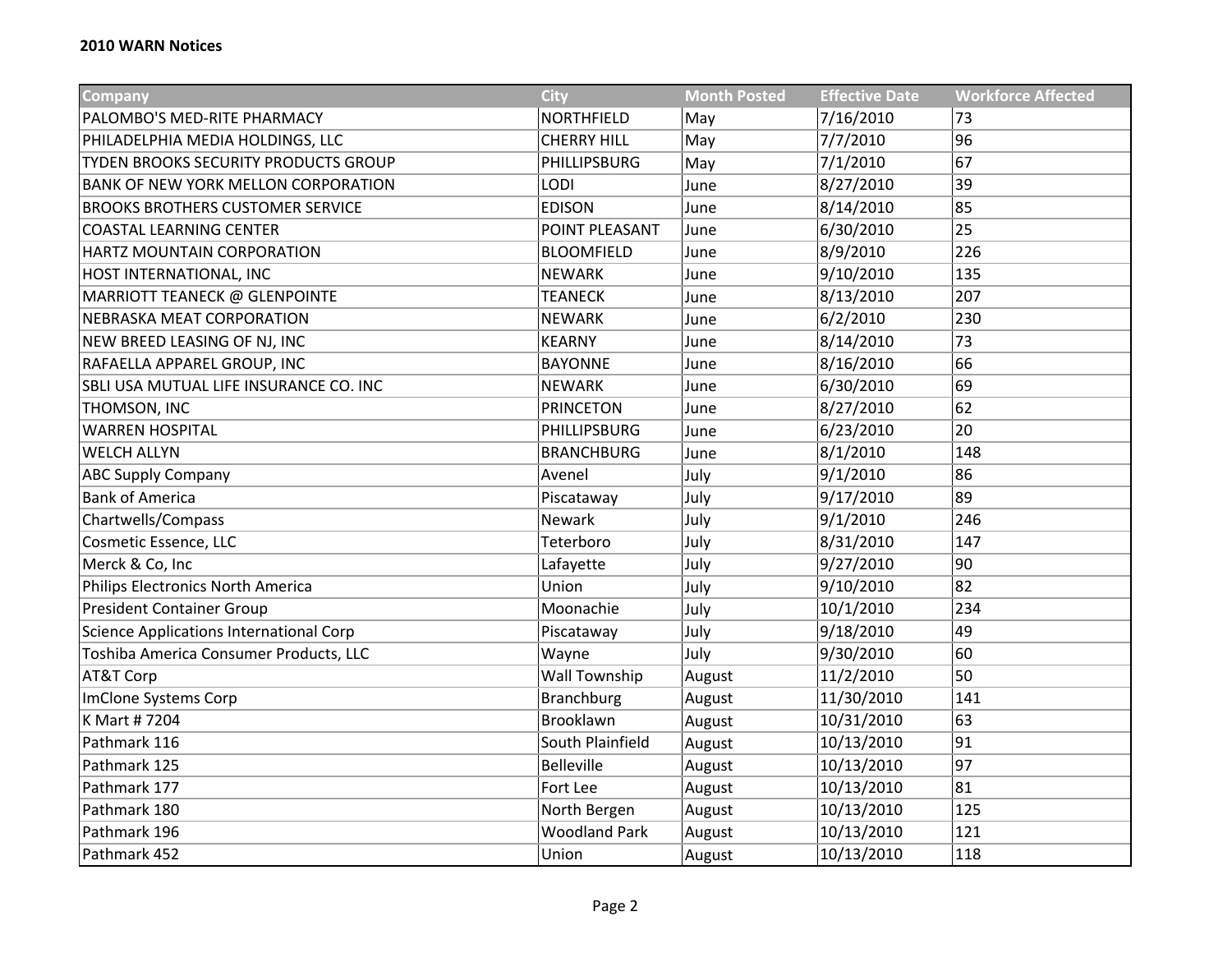| <b>Company</b>                                   | <b>City</b>           | <b>Month Posted</b> | <b>Effective Date</b> | <b>Workforce Affected</b> |
|--------------------------------------------------|-----------------------|---------------------|-----------------------|---------------------------|
| Pathmark 536                                     | North Brunswick       | August              | 10/13/2010            | 108                       |
| Pathmark 571                                     | Englishtown           | August              | 10/13/2010            | 108                       |
| Pathmark 595                                     | Millville             | August              | 10/13/2010            | 80                        |
| Pathmark 886                                     | <b>East Brunswick</b> | August              | 10/13/2010            | 81                        |
| Princeton Healthcare System                      | Princeton             | August              | 10/1/2010             | 148                       |
| <b>Bank of New York Mellon</b>                   | Lodi                  | September           | 11/26/2010            | 98                        |
| Interstate Logistics, Inc                        | North Bergen          | September           | 11/15/2010            | 63                        |
| Meadowlands Hospital Medical Center              | Secaucus              | September           | 11/19/2010            | 651                       |
| Sodexo, Inc                                      | Kenilworth            | September           | 11/12/2010            | 99                        |
| Sodexo, Inc.                                     | Summit                | September           | 11/5/2010             | 38                        |
| Sodexo, Inc.                                     | Springfield           | September           | 11/12/2010            | 4                         |
| Sodexo, Inc.                                     | Union                 | September           | 11/12/2010            | 18                        |
| <b>Viking Yacht Company</b>                      | New Gretna            | September           | 8/31/2010             | 219                       |
| <b>Canon Business Solutions</b>                  | Lyndhurst             | October             | 1/14/2011             | 80                        |
| Clara Maass Contimuing Care at Kearny            | Kearny                | October             | 11/30/2010            | 204                       |
| Clara Maass Continuing Center at West Hudson     | Kearny                | October             | 11/30/2010            | 143                       |
| Kensington Manor Nursing & Rehabilitation Center | <b>Toms River</b>     | October             | 11/30/2010            | 227                       |
| Resorts International Hotel, Inc                 | <b>Atlantic City</b>  | October             | 12/1/2010             | 2022                      |
| Saint Barnabas Assisted Living of Lakewood       | Lakewood              | October             | 11/30/2010            | 29                        |
| Saint Barnabas Rehabilitation Affiliates         | Union                 | October             | 11/30/2010            | 64                        |
| Saint Barnabas Rehabilitation Center             | Union                 | October             | 11/30/2010            | 23                        |
| Tommy Hilfiger USA, Inc                          | Cranbury              | October             | 12/31/2010            | 87                        |
| Universal Lighting Technologies, Inc.            | Lincoln Park          | October             | 12/31/2010            | 6                         |
| Vineland Kosher Poultry                          | Vineland              | October             | 12/11/2010            | 50                        |
| Dolce International Seaview, Inc.                | Galloway              | November            | 1/17/2011             | 195                       |
| <b>EMD Chemicals</b>                             | Gibbstown             | November            | 12/31/2010            | 18                        |
| HH & P Manufacturing, LLC                        | Lawrenceville         | November            | 1/10/2011             | 99                        |
| Merck & Co. Inc.                                 | Union                 | November            | 1/19/2011             | 54                        |
| Novartis - Primary Care Business Unit            | East Hanover          | November            | 2/7/2011              | 31                        |
| Novartis - Psychiatry/Neuroscience Business Unit | East Hanover          | November            | 2/7/2011              | 11                        |
| Sodexo, Inc.                                     | Williamstown          | November            | 11/30/2010            | 68                        |
| Baltek Inc.                                      | Northvale             | December            | 02/28/2011            | 146                       |
| <b>Electronic Mobility Corporation</b>           | Sewell                | December            | 12/28/2010            | 55                        |
| Newace, LLC T/A Newton Diner                     | Bellmawr              | December            | 09/10/2010            | 21                        |